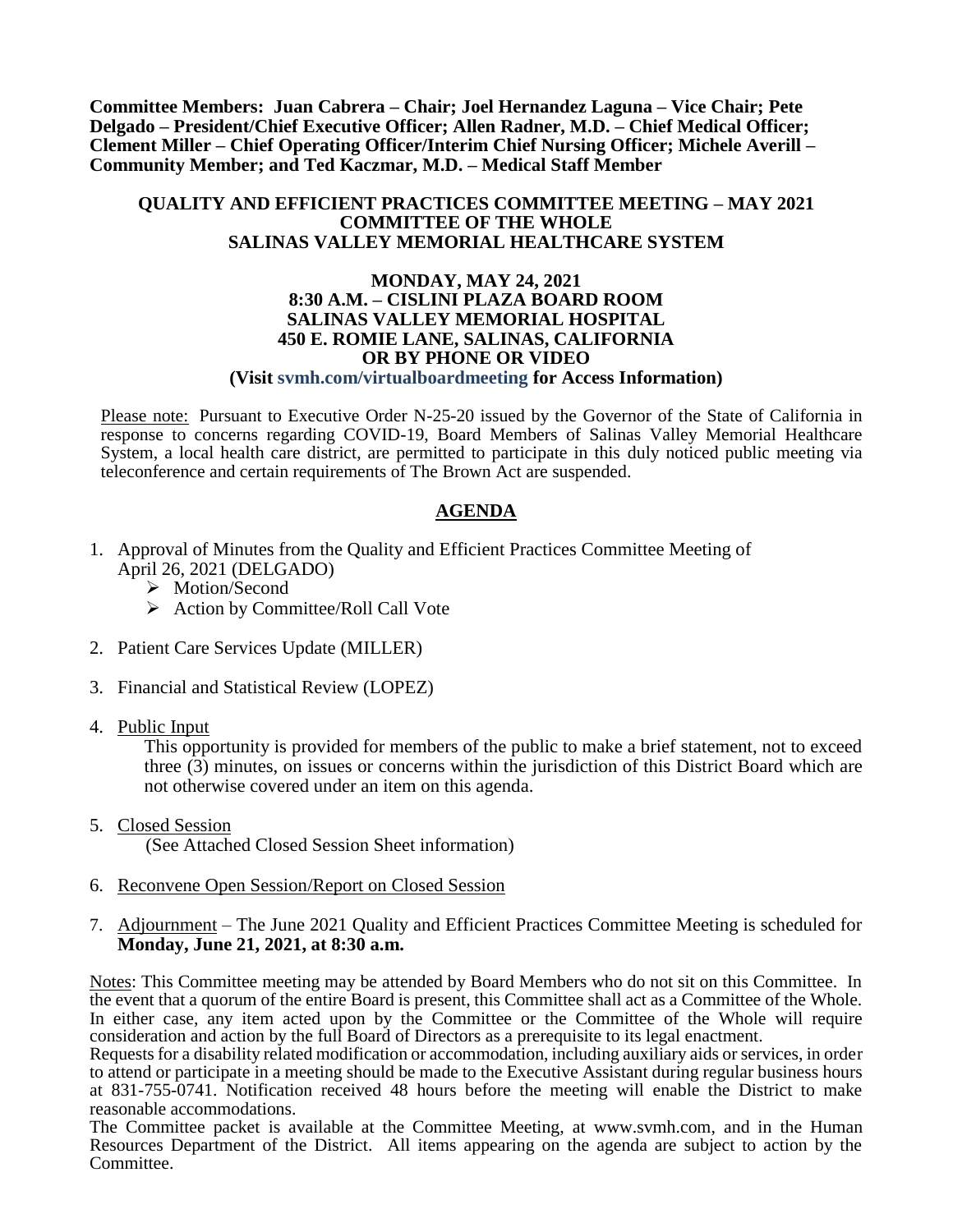### **QUALITY AND EFFICIENT PRACTICES COMMITTEE MEETING OF THE BOARD OF DIRECTORS – COMMITTEE OF THE WHOLE**

### **AGENDA FOR CLOSED SESSION**

Pursuant to California Government Code Section 54954.2 and 54954.5, the board agenda may describe closed session agenda items as provided below. No legislative body or elected official shall be in violation of Section 54954.2 or 54956 if the closed session items are described in substantial compliance with Section 54954.5 of the Government Code.

## **CLOSED SESSION AGENDA ITEMS**

### **[ ] LICENSE/PERMIT DETERMINATION** (Government Code §54956.7)

**Applicant(s)**: (Specify number of applicants)

# **[ ] CONFERENCE WITH REAL PROPERTY NEGOTIATORS**

(Government Code §54956.8)

**Property:** (Specify street address, or if no street address, the parcel number or other unique reference, of the real property under negotiation):

**Agency negotiator:** (Specify names of negotiators attending the closed session):

**Negotiating parties**: (Specify name of party (not agent):

**Under negotiation:** (Specify whether instruction to negotiator will concern price, terms of payment, or both):

### **[ ] CONFERENCE WITH LEGAL COUNSEL-EXISTING LITIGATION** (Government Code §54956.9(d)(1))

**Name of case:** (Specify by reference to claimant's name, names of parties, case or claim numbers):

**Case name unspecified:** (Specify whether disclosure would jeopardize service of process or existing settlement negotiations):

 $\overline{\phantom{a}}$  , or

### **[ ] CONFERENCE WITH LEGAL COUNSEL-ANTICIPATED LITIGATION** (Government Code §54956.9)

Significant exposure to litigation pursuant to Section 54956.9(d)(2) or (3) (Number of potential cases):

Additional information required pursuant to Section 54956.9(e):

Initiation of litigation pursuant to Section 54956.9(d)(4) (Number of potential cases):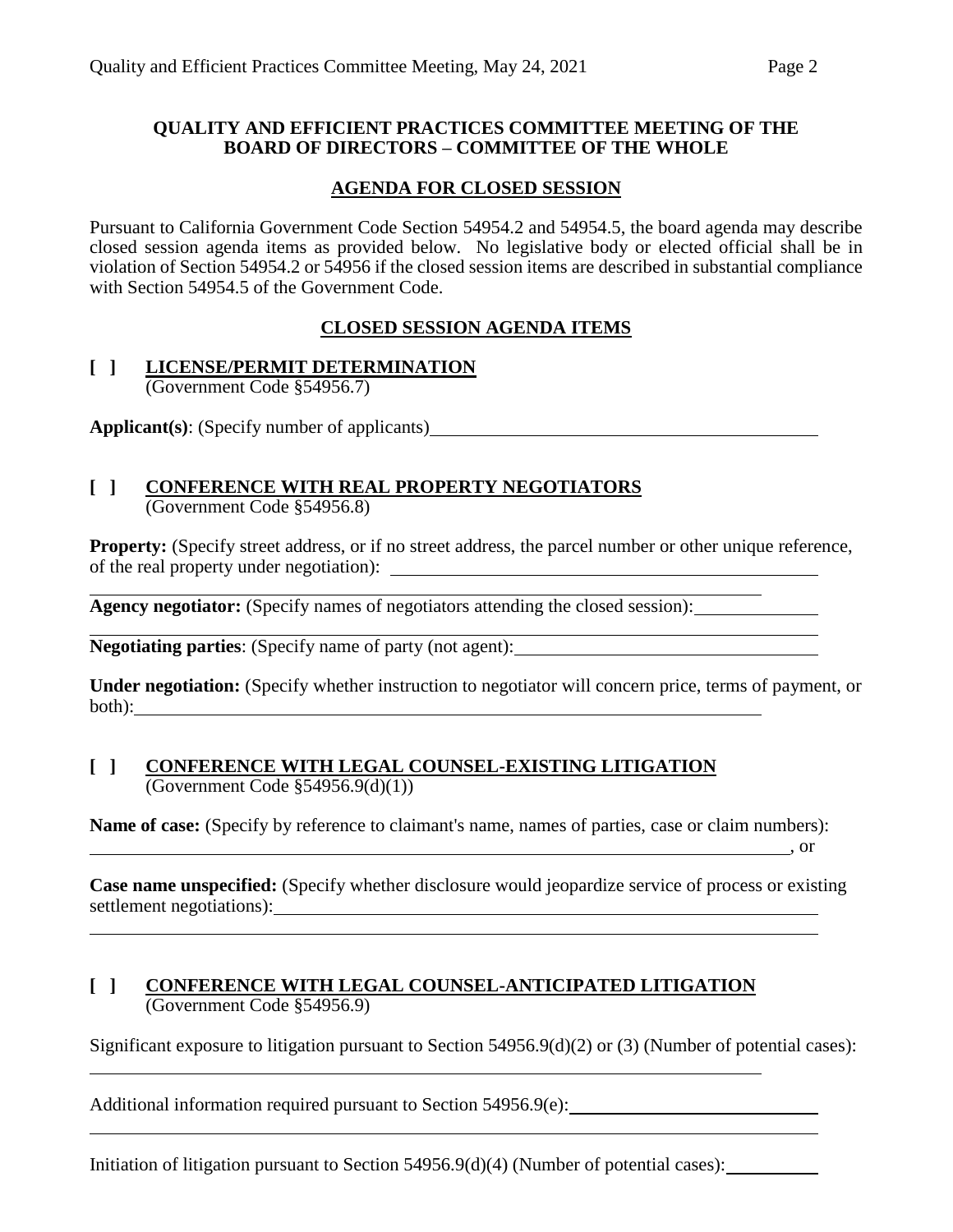# **[ ] LIABILITY CLAIMS**

(Government Code §54956.95)

**Claimant:** (Specify name unless unspecified pursuant to Section 54961):

**Agency claimed against**: (Specify name):

## **[ ] THREAT TO PUBLIC SERVICES OR FACILITIES** (Government Code §54957)

**Consultation with**: (Specify name of law enforcement agency and title of officer):

# **[ ] PUBLIC EMPLOYEE APPOINTMENT**

(Government Code §54957)

**Title**: (Specify description of position to be filled):

## **[ ] PUBLIC EMPLOYMENT**

(Government Code §54957)

**Title:** (Specify description of position to be filled):

## **[ ] PUBLIC EMPLOYEE PERFORMANCE EVALUATION** (Government Code §54957)

**Title:** (Specify position title of employee being reviewed):

### **[ ] PUBLIC EMPLOYEE DISCIPLINE/DISMISSAL/RELEASE** (Government Code §54957)

(No additional information is required in connection with a closed session to consider discipline, dismissal, or release of a public employee. Discipline includes potential reduction of compensation.)

### **[ ] CONFERENCE WITH LABOR NEGOTIATOR** (Government Code §54957.6)

**Agency designated representative:** (Specify name of designated representatives attending the closed session):

**Employee organization**: (Specify name of organization representing employee or employees in question): solution and the contract of the contract of the contract of the contract of the contract of the contract of the contract of the contract of the contract of the contract of the contract of the contract of the co